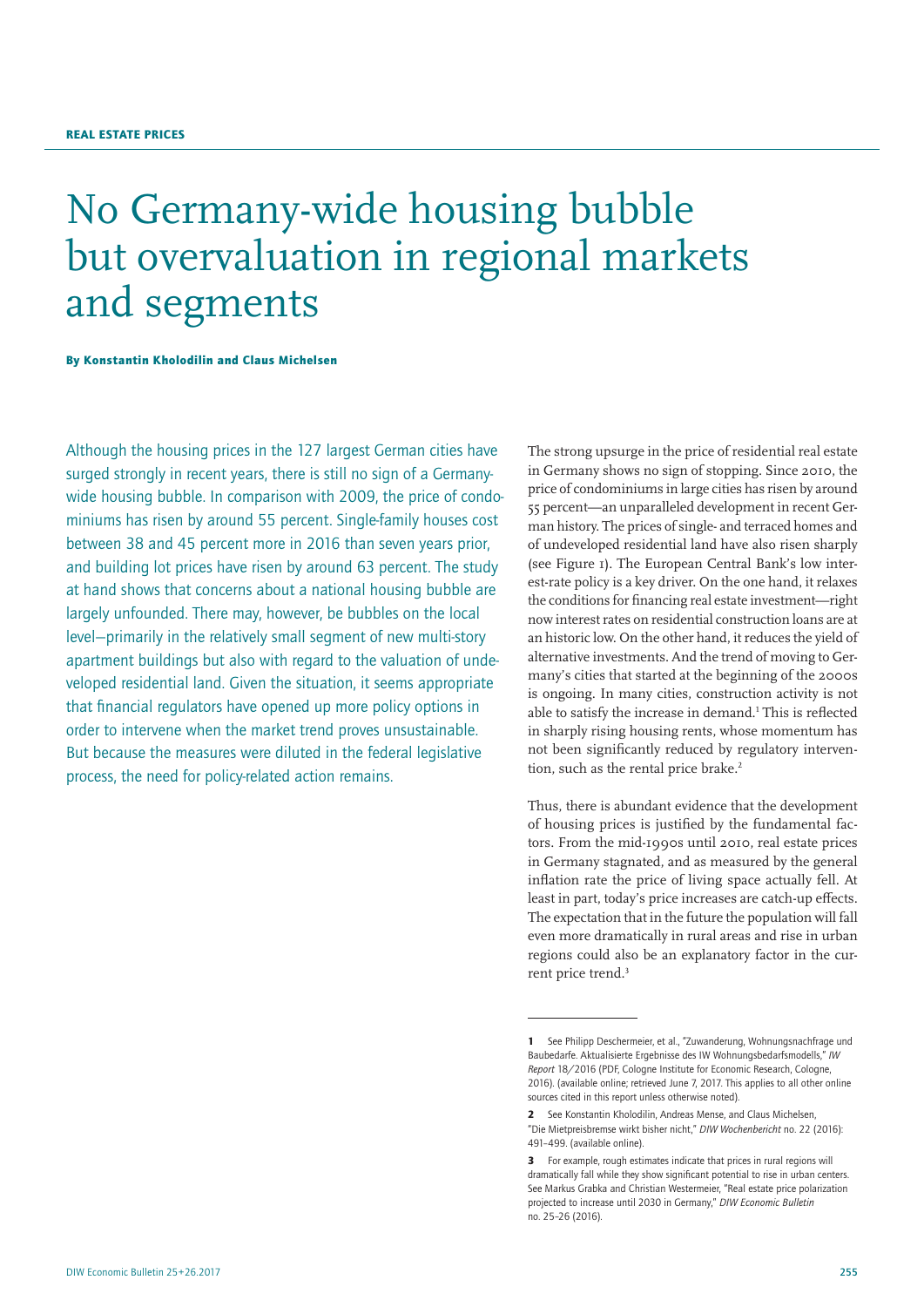#### Figure 1

#### Real estate prices and rents in Germany

Prices by market segments in all 127 cities Euros per square meter of living or ground space in current prices 4.000



#### Rents by market segments in all 127 cities

Euros per square meter of living space in current prices



#### Price-to-rent ratios by market segments in all 127 cities

Purchasing price per square meter/Annual rent per square meter



*Source: Bulwiengesa; own calculations.*

© DIW Berlin 2017

 $-500$ 

Since 2010, the housing prices and rents increased substantially.

In spite of this, there is some concern that a speculation-driven housing bubble could arise in Germany.4 As the USA, Spain, and Ireland have experienced, housing bubbles engender risks for the stability of the economic and financial system. Germany's central bank, whose analyses indicate massive overvaluation of residential real estate in many regions of the country, sends out warnings at regular intervals. The International Monetary Fund has also been demanding that Germany develop instruments to enable effective intervention by banking authorities in cases of aggregate risk due to housing bubbles. The German Bundestag adopted a law to this effect in March 2017, but the set of instruments was significantly diluted in the federal legislative process.<sup>5</sup>

It is difficult to identify cases of price overvaluation with accuracy. Descriptive analyses alone can lead to an incorrect impression. Examining national price indices is an ineffective means of early detection of housing bubbles.6 Since 2014, DIW Berlin has analyzed price trends in Germany's 127 largest cities and used an elaborate statistical procedure to determine the existence of price bubbles.7

The approach used by DIW Berlin is the only one based on regional price indices. It has the advantage of detecting speculative overvaluations in real time. Other procedures that attempt to explain price trends using fundamental factors can be applied on the regional level only with a significant delay due to the data availability. The present study updates the results of previous studies and supplements them with observations from additional market segments. The latter are based on a data set from Bulwiengesa AG containing housing

**6** The number of studies concerning the possible speculative housing price bubble formation in Germany is still limited. The results of existing studies are controversial and do not provide a conclusive picture. Xi Chen and Michael Funke examined aggregated series a few years ago and concluded that there is no housing bubble in Germany; see Xi Chen and Michael Funke, "Renewed Momentum in the German Housing Market: Boom or Bubble?" *CESifo Working Paper* no. 4287 (2013). Two other researchers applied the same methodology to the seven largest cities in Germany; see Philipp an de Meulen and Martin Micheli, "Droht eine Immobilienpreisblase in Deutschland?" *Wirtschaftsdienst* 93(8) (2013): 539–544. They found that speculative motives contributed to the real estate price increases to a very limited extent. In Florian Kajuth, Thomas A. Knetsch, and Nicolas Pinkwart, "Assessing house prices in Germany: evidence from an estimated stock-flow model using regional data," *Deutsche Bundesbank Discussion Paper* no. 46/2013 (2013), the authors concluded that some prices were significantly higher than the fundamentally justified level by up to 25 percent.

See Konstantin Kholodilin and Claus Michelsen, "Weiter steigende Immobilienpreise, aber keine flächendeckenden Spekulationsblasen," *DIW Wochenbericht* no. 49 (2015): 1164–1173. ([available online](https://www.diw.de/documents/publikationen/73/diw_01.c.521399.de/15-49-4.pdf))

<sup>4</sup> International Monetary Fund, Article IV consultation, Staff Report for the 2016 Article IV Consultation. 2016.

<sup>5</sup> Isabel Schnabel, "Schutz vor Immobilienblasen: Genug der Zugeständnisse!" Guest article, *Handelsblatt*, March 20. 2017.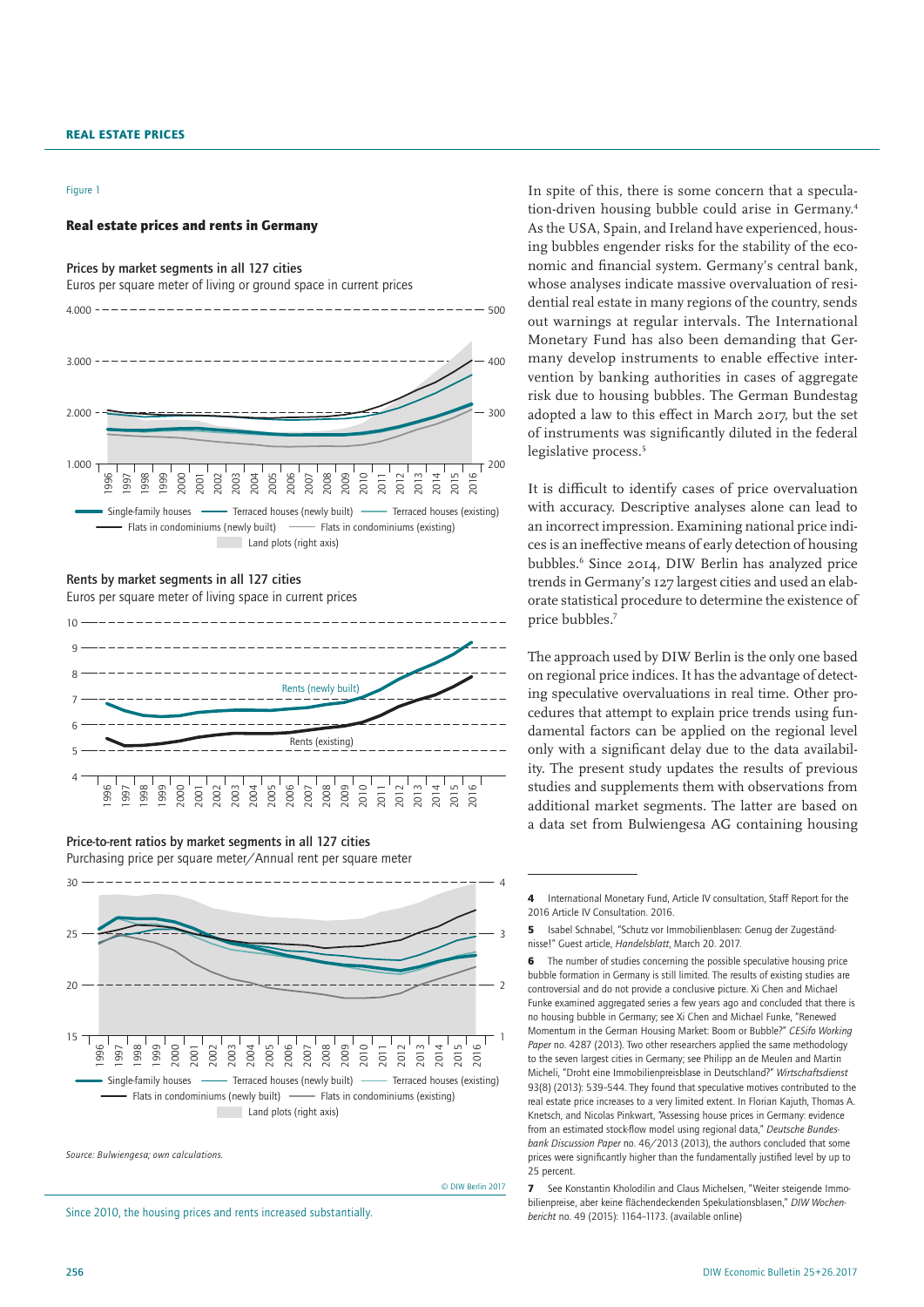rents and selling prices (see Box 1). Using the statistical tests that identify explosive price developments, it is possible to detect bubbles in regional real estate markets (see Box 2).8

# High volume of loans for real estate

Price series are not the only variable where aberrations relevant to the economy as a whole (bubbles) can show up. Housing affordability as measured by the relationship between housing prices and disposable income is another indicator. In the long run, housing prices should develop in harmony with disposable income. Although real estate prices have recently risen much faster than income, the relationship between selling prices and income has historically been and continues to be harmonious in Germany. A comparison with other countries indicates that fluctuations are not unusual (see Figure 2).

Another frequently mentioned indication of speculative bubbles is a jump in the volume of new housing loans. This does not apply to Germany at present: loan volume surged upward in Germany in 2015 but has recently stabilized at a constant level (see Figure 3). This is typically explained by the European Banking Authority's *Guidelines on Sound Remuneration Policies and Disclosures*, that reportedly led to limitation of lending for specific types of households. However, the recent *Bank Lending Survey* of commercial banks did not indicate any long-term tightening of lending standards. The ratio of new housing loans to GDP is stable. The volume of loans with interest rates fixed for over five years continues to expand partially due to an increase in loans with long-term fixed interest rates of over ten years (see Figure 4).

In view of these indicators, the overall risk of a speculative bubble occurring in the national German housing market appears low. Long-term fixed interest rates and the relatively stable volume of new loans support the assumption that most residential construction projects rest on a solid financial foundation. The excessive credit-driven investment activity in other countries such as the USA led to financial market distortions and when the property bubble burst, to the massive debt overload of many households. Currently, a scenario like this is unrealistic for Germany.

#### Figure 2



© DIW Berlin 2017

During many years, the house prices had been growing much more slowly than the income

## Figure 3

# Housing loans for private households

Billion euros; change in per cent



The provision of housing loans to private households remains stable.

# Regional real estate market development is relevant

Studying individual indicators and the aggregated national market is only the first step in analyzing price developments in the market for residential real estate. Housing markets are first and foremost regional markets. Accordingly, speculative overvaluations arise in individ-

<sup>8</sup> For detailed explanations see Konstantin Kholodilin, Claus Michelsen, and Dirk Ulbricht, "Speculative Price Bubbles in Urban Housing Markets in Germany," *DIW Discussion Papers* 1417 (2014) [\(available online](https://www.diw.de/documents/publikationen/73/diw_01.c.487920.de/dp1417.pdf)) and Ulrich Homm and Jörg Breitung, "Testing for speculative bubbles in stock markets: a comparison 605 of alternative methods," *Journal of Financial Econometrics* 10(1) (2012): 198–231.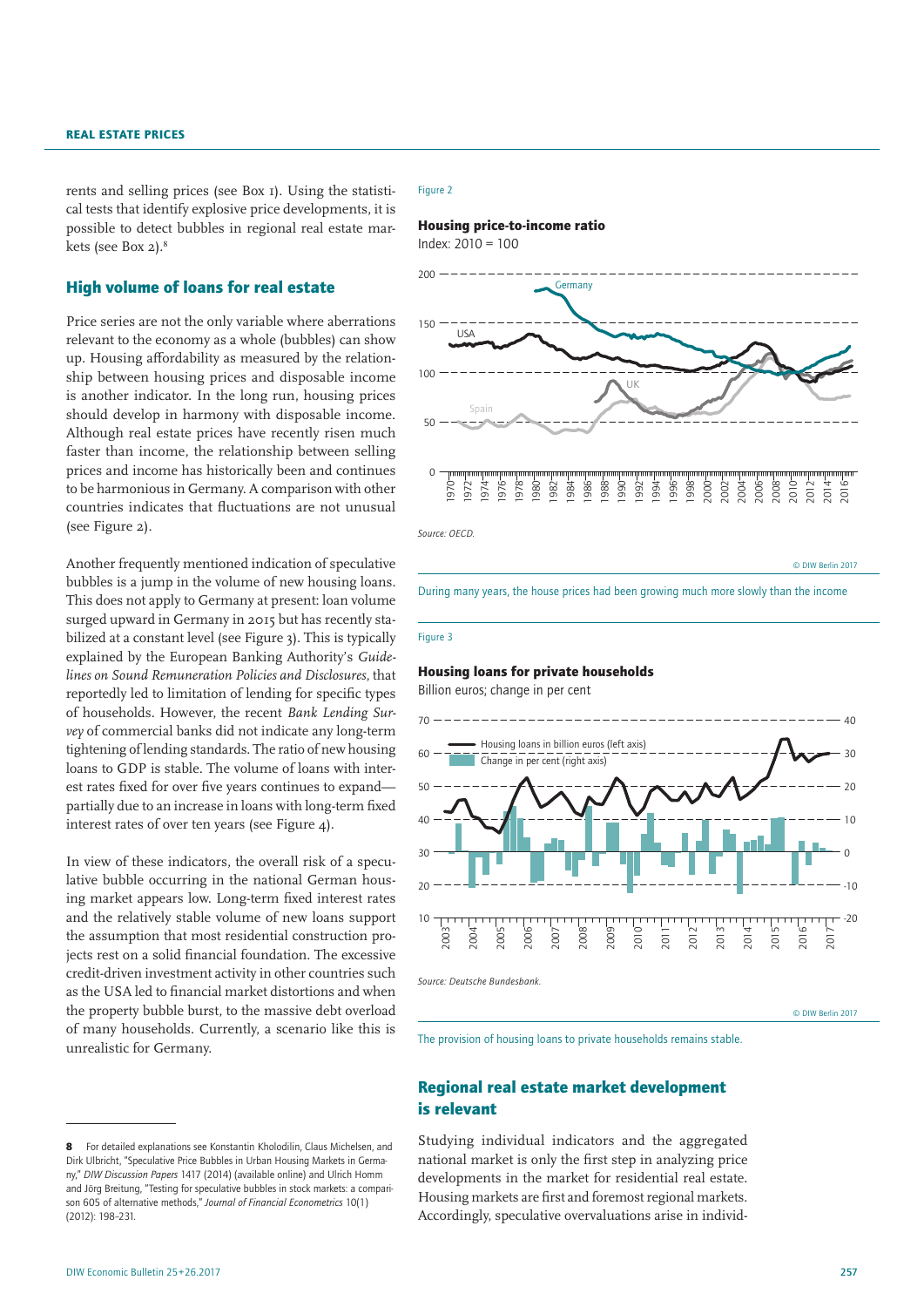# Box 1

## Regional real estate prices

The data on price trends for real estate in Germany are meager in comparison to other countries. On the local level in particular, there are hardly any sources that allow for analysis over longer periods of time. German time series are typically very short, cover only a few locations, or only contain asking prices.

For the present study, we used rental and selling price data from Bulwiengesa AG, a consulting company that has generated data and indices on individual real estate market segments for over 30 years. The German central bank, for example, uses them to track trends in the real estate market. And the Organization for Economic Co-operation and Development (OECD) employs them as the basis for the Germany-wide housing price index embedded in its international database. The data encompass the average selling prices and rents for apartments in 127 large German cities between 1990 and 2016. It is a unique source of information with regard to geographical and temporal coverage of the market.<sup>1</sup>

In the present study, we included eight variables:

•average selling price for lots for multiple-family homes in the mid-price range

•average selling price for condominiums upon initial occupancy (new buildings)

•average selling price for condominiums upon resale (existing buildings)

•average selling price for townhouses upon initial occupancy (new buildings)

1 For a detailed description of the data, see Bulwiengesa, "Immobilienmarktdaten für Deutschland und ausgewählte Staaten in Europa." ([avail](http://www.riwis.de/)[able online in English\)](http://www.riwis.de/).

ual cities before spreading to the national market.9 This is why the present study employs a differentiated approach that distinguishes between new construction and hous-

•average selling price for townhouses upon resale (existing buildings)

•average selling price for single-family homes (existing buildings)

•average rent for apartments upon initial occupancy (new buildings)

•average rent for apartments upon re-rental (existing buildings)

We also used the above variables to calculate the ratio of selling prices to annual rents for new and existing buildings. To calculate the price-to-rent ratio for lots, we used the annual rent for apartments in new buildings. And to find the ratio for single-family homes, we used the annual rent for apartments in existing buildings.

Bulwiengesa AG also classified the cities into four groups based on their importance, population, and liquidity in the urban real estate market. The classification system has become an industry standard. A-cities are the most important markets. There are seven of them: Berlin, Hamburg, Munich, Cologne, Düsseldorf, Frankfurt am Main, and Stuttgart. A-cities are internationally and/or nationally important and overall, feature excellent real estate market conditions. The annual turnover in these cities is over 2.5 percent of the national market. Fourteen cities are classified as B-cities. They are nationally and/or regionally important and have an annual turnover volume of over 1.5 percent of the market. The majority of the 22 C-cities are regional centers, but most cities (84) are classified as local centers: D-cities. Turnovers in these two city types are significantly lower than in the A- and B-cities. In the present study, we used this classification to look at individual cities in addition to conducting a differentiated analysis of the activity in the real estate market.

ing stock prices, looks at building plot prices separately, and takes cities, groups of cities, and the overall market into account (see Box 1). No other study used such a differentiated perspective before.

The approach we used was to test statistically whether or not real estate prices are growing explosively (for methodological details see Box 2). In the long run, the housing prices depend on the evolution of the rental yields and, therefore, on the overall income dynamics, the explo-

<sup>9</sup> See Allen C. Goodman and Thomas G. Thibodeau, "Where are the speculative bubbles in US housing markets?" *Journal of Housing Economics* 17(2) (2008): 117–137; Min Hwang and John M. Quigley, "Economic Fundamentals in Local Housing Markets: Evidence From U.S. Metropolitan Regions," *Journal of Regional Science* 46(3) (2006): 425–453 and Jesse M. Abraham and Patric H. Hendershott, "Bubbles in metropolitan housing market," *Journal of Housing Research* 7(2) (1996): 191–207.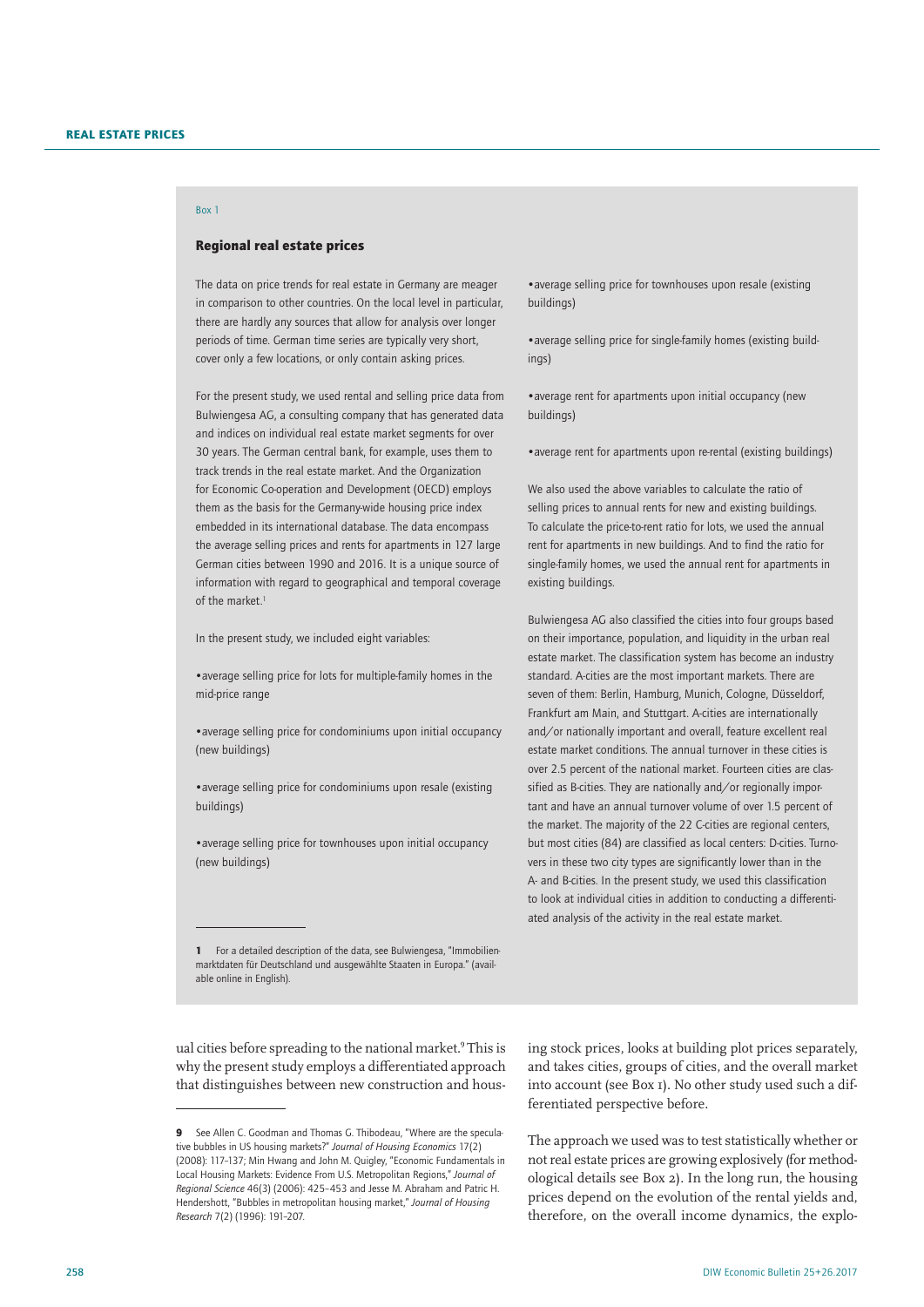## Box 2

# Identifying spikes

Our analysis of property prices rests on two assumptions: prices are exclusively determined by the present value of future income, and market participants are fully informed and rational. Because these prices directly reflect all known information, they follow the random walk pattern. Applied to the real estate market, this means that housing prices are coupled to rent trends in the long run. If prices are not a perfect map of rental yield, additional factors such as real estate speculation obviously play a role. Speculation leads to expected future increases in real estate prices co-determining price trends alongside the expected trend of real demand. If this estimate becomes the consensus among market participants, the purchase of overvalued real estate is a rational individual choice leading to a speculation bubble and prices that increasingly decouple from demand.

There are a number of approaches to empirically detect speculative bubbles in the real estate market.<sup>1</sup> Part of the relevant literature is explicitly based on the theoretical considerations described above. The Homm and Breitung test was developed to identify explosive behavior of price.<sup>2</sup> If housing prices are discounted flows of expected rental revenues, it is extremely unlikely that they will grow at an exponential rate. Following this approach, it is possible to test whether or not a time series is following a random walk (null hypothesis) or exploding. The first option reflects the hypothesis of rational expectations and therefore, the fundamental long-run components of the prices.

The test assumes that the time series under examination is an autoregressive process AR(1):

$$
y_t = \rho_t y_{t-1} + u_t
$$

2 See Ulrich Homm and Jörg Breitung, "Testing for speculative bubbles in stock markets: A comparison of alternative methods," *Journal of Financial Econometrics* 10(1) (2012): 198–231.

sive housing price increases point out to a decoupling of the actual prices from those determined by the real demand for housing.

However, demand can fluctuate sharply, for example, as a consequence of intensified immigration. Real estate supply is rigid in the short run, so rents rise sharply. To account for developments like these, the analysis included both real estate prices and rents. If the patterns of rental and selling prices are similar, real estate valu-

in which coefficient  $\rho_{_t}$  varies over time and  $\rho_{_t}$  is a typical error term.

Under the null hypothesis,  $y_t$  follows a random walk in all periods:

*H*0: 
$$
\rho_t
$$
 = 1 for  $t$  = 1, 2, ...,  $T$ 

Under the alternative hypothesis, the process starts as a random walk but at a certain point in time *t\** transforms into an explosive process (spikes).

$$
\rho_t = \begin{cases} 1, & \text{if } t = 1, 2, ..., t^*, \\ \rho^* > 1 \end{cases}
$$

To test the hypotheses, we used a Chow-type unit-root structural break test. We looked for the point in time *t\** at which the process became explosive. With this approach, we were able to test whether speculative price trends are present on the city level and for groups of cities.

We followed two additional test strategies. First, we analyzed whether there were explosive trends for rents, prices, and the price-to-rent ratio on the individual city level. The second strategy consisted of extracting the most important common price trend and testing it for explosive behavior instead of examining each individual city separately. The common trend represents a weighted average of the price time series in the individual cities, whose weights were determined by performing a principal component analysis. There are two arguments in favor of this approach. First, price trends in individual cities are heterogeneous and the fluctuations compensate for each other when the overall trend is calculated. Second, an overall trend can be calculated for any set of cities, enabling an examination of the extent to which a property bubble already exists in a given market. We calculated the principal components for four city classes and Germany as a whole.

ation is in line with the market. If only prices are explosive, a bubble is likely to be building up. If only rents are explosive, potential investment opportunities are available at the location in question. We also tested price-torent ratio for explosiveness, being a standard overvaluation measure.

To account for the spatial dimension of the real estate market, we used a multi-step approach to assessing price development. In the first step, we explored a set of Ger-

<sup>1</sup> See Man Cho, "House price dynamics: A survey of theoretical and empirical issues," *Journal of Housing Research* 7 (1996): 145–172.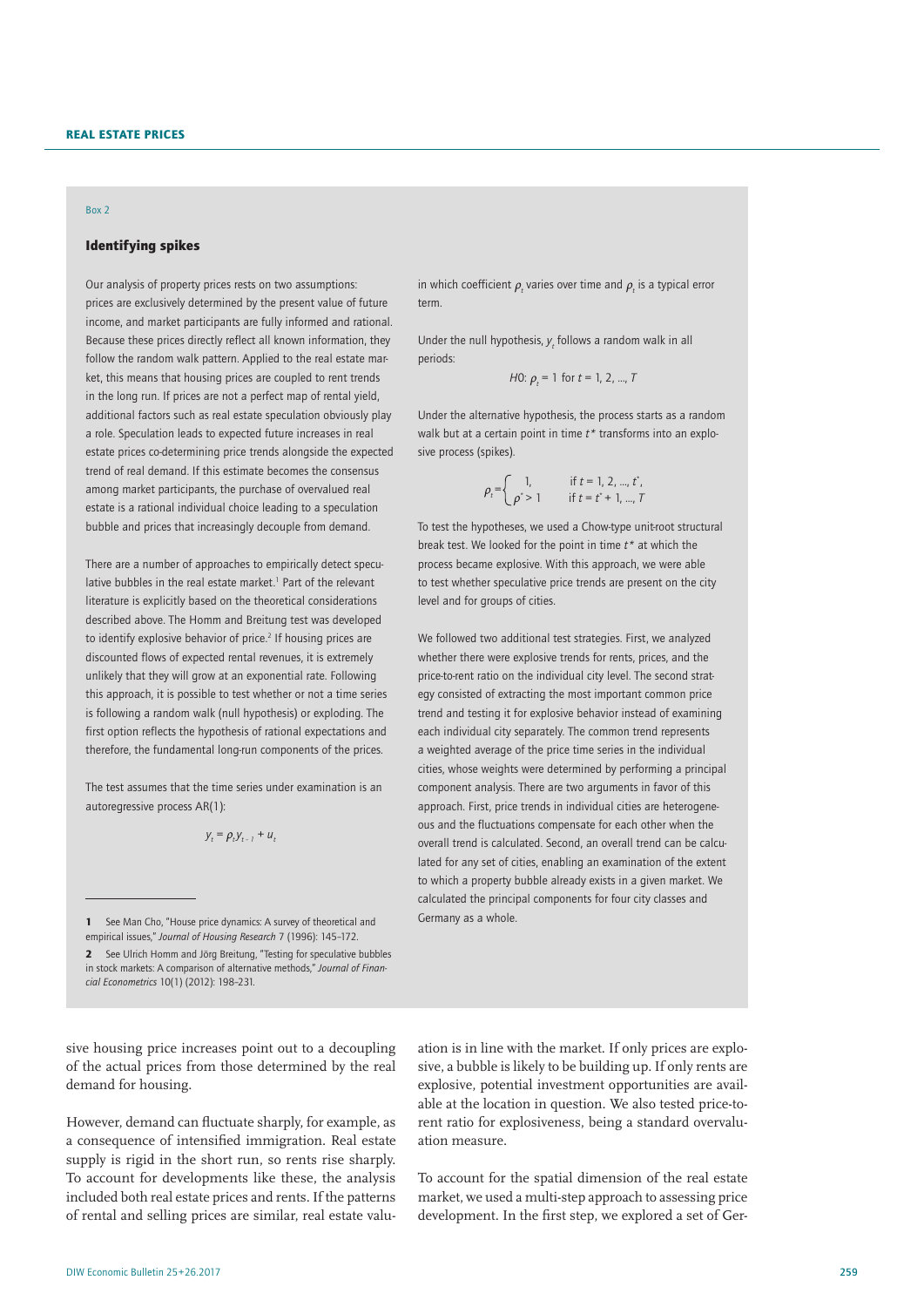#### Figure 4

## Ratio of housing loans to private households to GDP Per cent



many-wide price series from 1996 through 2016. Next, we analyzed price developments in locations classified as A, B, C, or D. This classification was developed by Bulwiengesa AG and is based on the figures on population and turnover of the real estate transactions. "A-cities" are internationally important locations, whereas "D-cities" are centers of local importance. Finally, we tracked price development in the individual cities to identify local bubbles. In the process, we differentiated between the existing and newly built stock of condominium dwellings and single-family houses as well value of residential lots.

© DIW Berlin 2017

# Price increases in all segments remain strong

In Germany's major cities, the price of residential real estate and undeveloped residential land continues to surge upward. In comparison to base year 2009, the price of undeveloped residential land in the 127 largest cities in Germany was around 63 percent higher and condominiums around 54 percent more expensive in both the existing stock and new building segments. For terraced houses—both new and existing—buyers must now pay 40 percent more than seven years prior. During the same period, single-family homes became around 38 percent more expensive (see Figure 1). In comparison, rents for new apartments rose by around 34 percent and for existing ones by around 32 percent—an expression of the rising demand for living space in large cities.<sup>10</sup>

The strongest driver is the market trend in A-cities. In these locations the price for undeveloped residential land has more than doubled since 2009; the price of new condominiums has risen by around 68 percent and existing ones by 78 percent; and price increases for homes were well over 50 percent. Rents, on the contrary, have only risen by one-third for the existing and by 38 percent for the newly built dwellings.

The weakest price increases were in D-cities. Residential lots in these locations rose by 40 percent; the price for condominiums of both types rose by around 50 percent; and single-family homes and terraced houses became 35–40 percent more expensive. The trends in B- and C-cities were within the range defined by the price trends in A- and D-cities (see Figure 5 and Table 1).

## Bubbles likely in isolated market segments

The statistical tests showed that prices in almost all market segments display a temporary explosive behavior, but in almost all cases this trend is accompanied by corresponding rent increases. This indicates that the valuation is justified by the fundamental factors. However, the price-to-rent ratio in A-cities appears to indicate bubble formation for condominiums—in both the new building and existing building segments—and for residential lots. Prices in these two segments have risen significantly higher than rents, such that the ratio of the two variables shows an unusual pattern in these cases (see Table 2).

The trends in B- and C-cities are sound at present. Only existing apartments and the prices of existing terraced houses suggest possible overvaluation in D-cities, where skyrocketing selling prices out of line with the development of rents can be observed. However, judging by the price-to-rent ratio, this is not cause for alarm.

Throughout Germany, bubbles may be building up in the markets for new condominiums and single-family homes as prices further decouple from rents. The segment of newly built dwellings in apartment buildings

The financing of private housing resides on solid basis.

<sup>10</sup> Federal Institute for Research on Building, Urban Affairs and Spatial Development (BBSR), "Renaissance der Großstädte—eine Zwischenbilanz," BBSR-Berichte KOMPAKT 9/2011 (2011). Also see Kurt Geppert and Martin Gornig, "Die Renaissance der großen Städte—und die Chancen Berlins," *DIW Wochenbericht* no. 26 (2003): 411–418 ([available online](https://www.diw.de/documents/publikationen/73/diw_01.c.92516.de/03-26-1.pdf)); Kurt Geppert and Martin Gornig, "Mehr Jobs, mehr Menschen: Die Anziehungskraft der großen Städte wächst," *DIW Wochenbericht* no. 19 (2010): 2–10 ([available online](https://www.diw.de/documents/publikationen/73/diw_01.c.356612.de/10-19-1.pdf)) and Konstantin Kholodilin, "Wanderungen in die Metropolen Deutschlands," *Der Landkreis* 1/2 (2017): 44–47.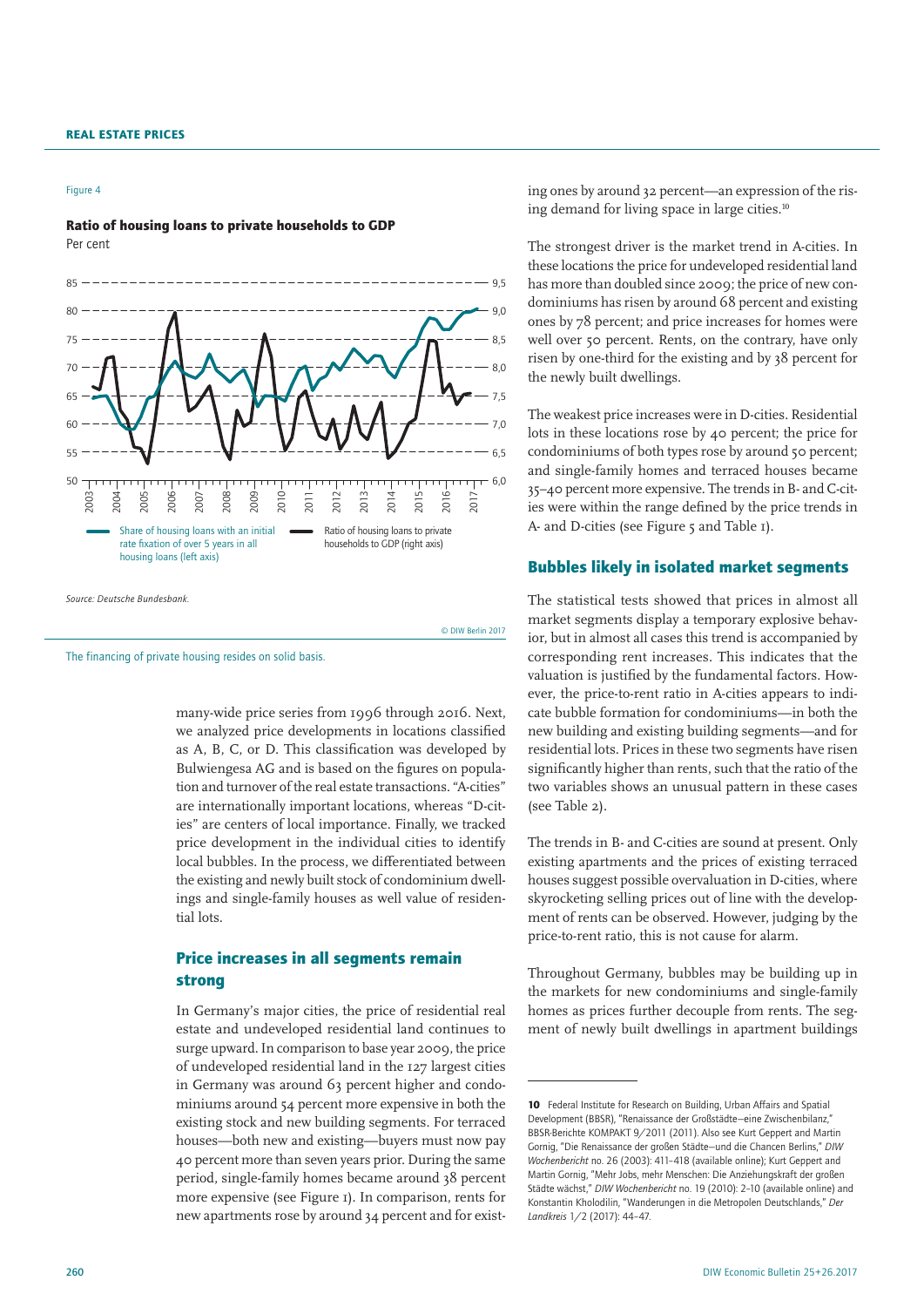## Figure 5

## Prices by market segments in all 127 cities Rents by market segments in all 127 cities



Euros per square meter of living or ground space in current prices Euros per square meter of living or ground space in current prices



© DIW Berlin 2017

Especially in A-cities, the prices and rents substantially increased.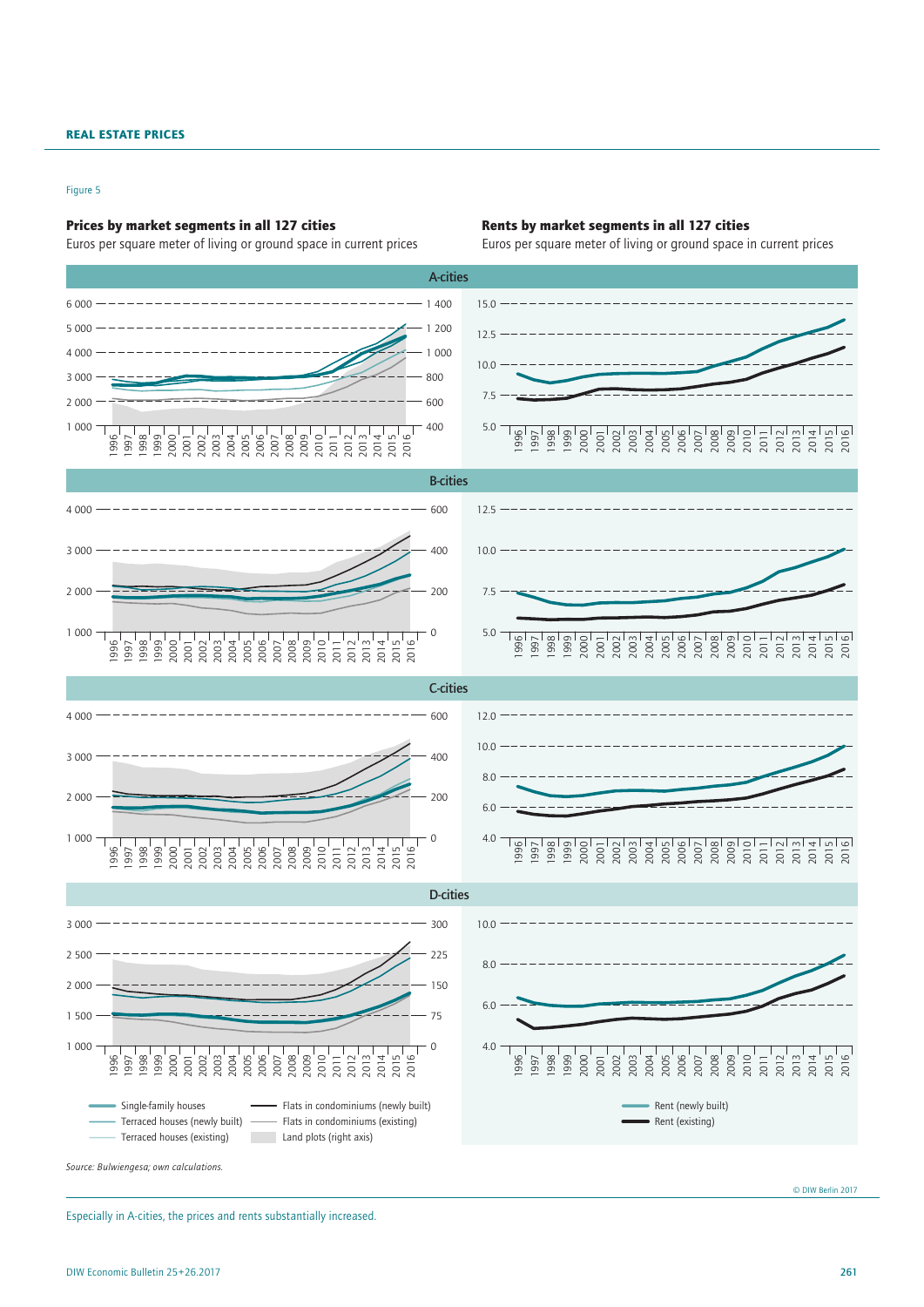#### Table 1

# Evolution of housing prices and rents by types of cities, 2009–2016

Change with respect to 2009, per cent

|    | A-cities | <b>B-cities</b> | C-cities | D-cities |
|----|----------|-----------------|----------|----------|
| 64 | 110      | 71              | 52       | 42       |
| 38 | 55       | 31              | 43       | 35       |
| 45 | 54       | 49              | 50       | 42       |
| 41 | 62       | 38              | 51       | 35       |
| 54 | 68       | 56              | 59       | 51       |
| 54 | 78       | 44              | 58       | 50       |
| 34 | 33       | 36              | 34       | 34       |
| 32 | 33       | 26              | 31       | 34       |
|    |          |                 |          |          |

*Source: Bulwiengesa; own calculations.*

© DIW Berlin 2017

# represents only a small share of the overall market: new apartments built since 2010 make up around 1.4 percent of the housing stock in Germany. Single-family homes, on the contrary, are a significantly higher proportion, but not in the large cities included in our study where apartment buildings dominate.

Observations of individual local markets showed price trends in many cities that were not accompanied by parallel trends for rents. When using the price-to-rent ratio measure, the speculative bubbles in at least one market segment are detected in 20 of the 127 large cities in Germany (see Map 1 and Table 3). The values of new condominiums and undeveloped residential land in particular form a critical pattern. A-cities are affected rather frequently, but the trend in other city categories is less striking.

#### Table 2

## Assessment of the market dynamics by segments and types of cities

|                                     | Price-to-rent ratios           | Prices and rents tested separately |
|-------------------------------------|--------------------------------|------------------------------------|
| A-cities                            |                                |                                    |
| Flats in condominiums (existing)    | possible speculative bubble    | no signs of speculative bubble     |
| Flats in condominiums (newly built) | possible speculative bubble    | no signs of speculative bubble     |
| Single-family houses                | no signs of speculative bubble | no signs of speculative bubble     |
| Land plots                          | possible speculative bubble    | no signs of speculative bubble     |
| Terraced houses (existing)          | no signs of speculative bubble | no signs of speculative bubble     |
| Terraced houses (newly built)       | no signs of speculative bubble | no signs of speculative bubble     |
| <b>B-cities</b>                     |                                |                                    |
| Flats in condominiums (existing)    | no signs of speculative bubble | no signs of speculative bubble     |
| Flats in condominiums (newly built) | no signs of speculative bubble | no signs of speculative bubble     |
| Single-family houses                | no signs of speculative bubble | no signs of speculative bubble     |
| Land plots                          | no signs of speculative bubble | no signs of speculative bubble     |
| Terraced houses (existing)          | no signs of speculative bubble | no signs of speculative bubble     |
| Terraced houses (newly built)       | no signs of speculative bubble | no signs of speculative bubble     |
| C-cities                            |                                |                                    |
| Flats in condominiums (existing)    | no signs of speculative bubble | no signs of speculative bubble     |
| Flats in condominiums (newly built) | no signs of speculative bubble | no signs of speculative bubble     |
| Single-family houses                | no signs of speculative bubble | no signs of speculative bubble     |
| Land plots                          | no signs of speculative bubble | no signs of speculative bubble     |
| Terraced houses (existing)          | no signs of speculative bubble | no signs of speculative bubble     |
| Terraced houses (newly built)       | no signs of speculative bubble | no signs of speculative bubble     |
| <b>D-cities</b>                     |                                |                                    |
| Flats in condominiums (existing)    | no signs of speculative bubble | possible speculative bubble        |
| Flats in condominiums (newly built) | no signs of speculative bubble | no signs of speculative bubble     |
| Single-family houses                | no signs of speculative bubble | no signs of speculative bubble     |
| Land plots                          | no signs of speculative bubble | no signs of speculative bubble     |
| Terraced houses (existing)          | no signs of speculative bubble | possible speculative bubble        |
| Terraced houses (newly built)       | no signs of speculative bubble | no signs of speculative bubble     |
| Deutschland                         |                                |                                    |
| Flats in condominiums (existing)    | no signs of speculative bubble | no signs of speculative bubble     |
| Flats in condominiums (newly built) | possible speculative bubble    | no signs of speculative bubble     |
| Single-family houses                | possible speculative bubble    | no signs of speculative bubble     |
| Land plots                          | no signs of speculative bubble | no signs of speculative bubble     |
| Terraced houses (existing)          | no signs of speculative bubble | no signs of speculative bubble     |
| Terraced houses (newly built)       | no signs of speculative bubble | no signs of speculative bubble     |

*Source: Bulwiengesa; own calculations.*

© DIW Berlin 2017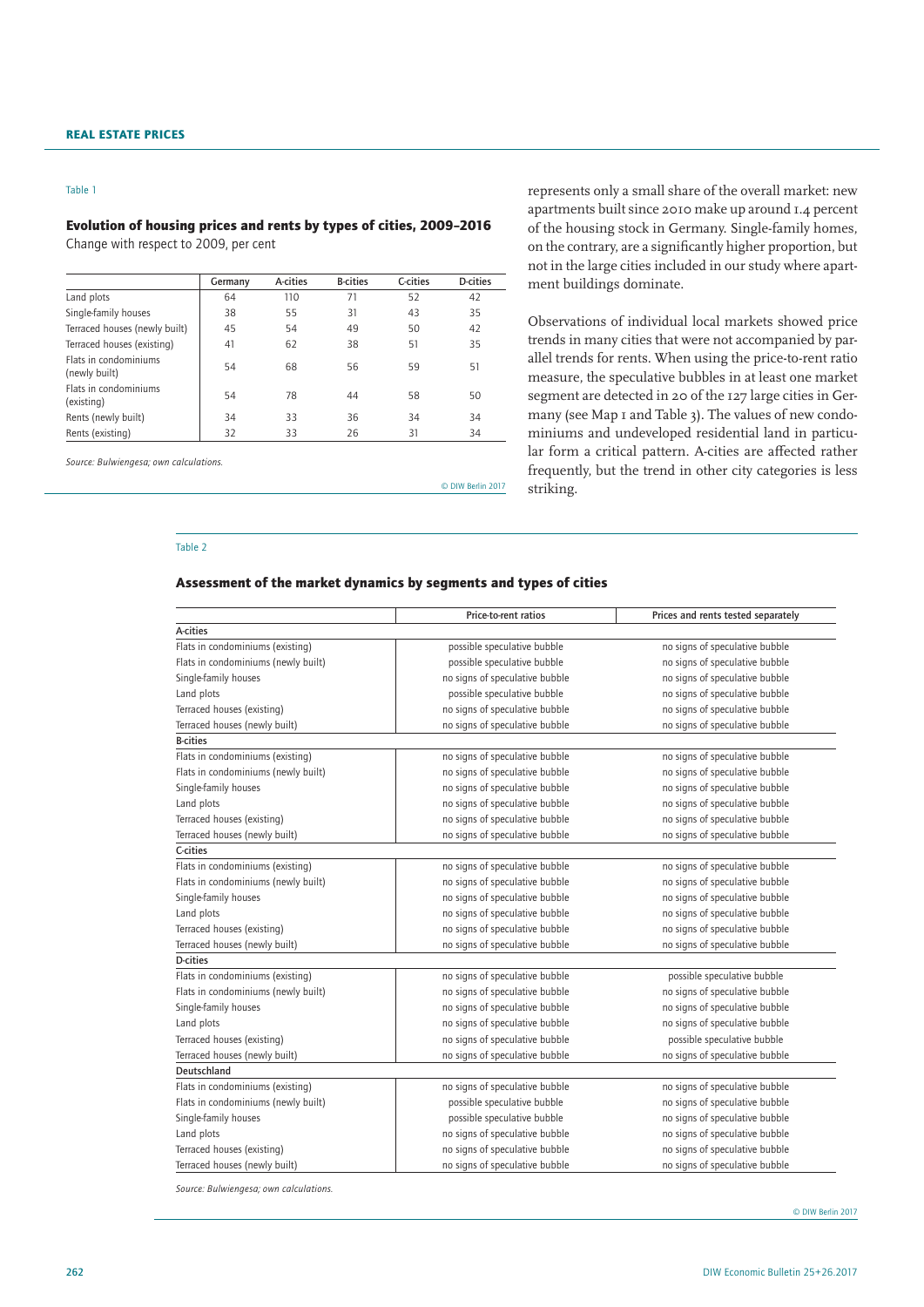#### Map

# Results of speculative bubble test for individual cities

The number of market segments in which the price bubble is likely



*Source: Bulwiengesa; own calculations.*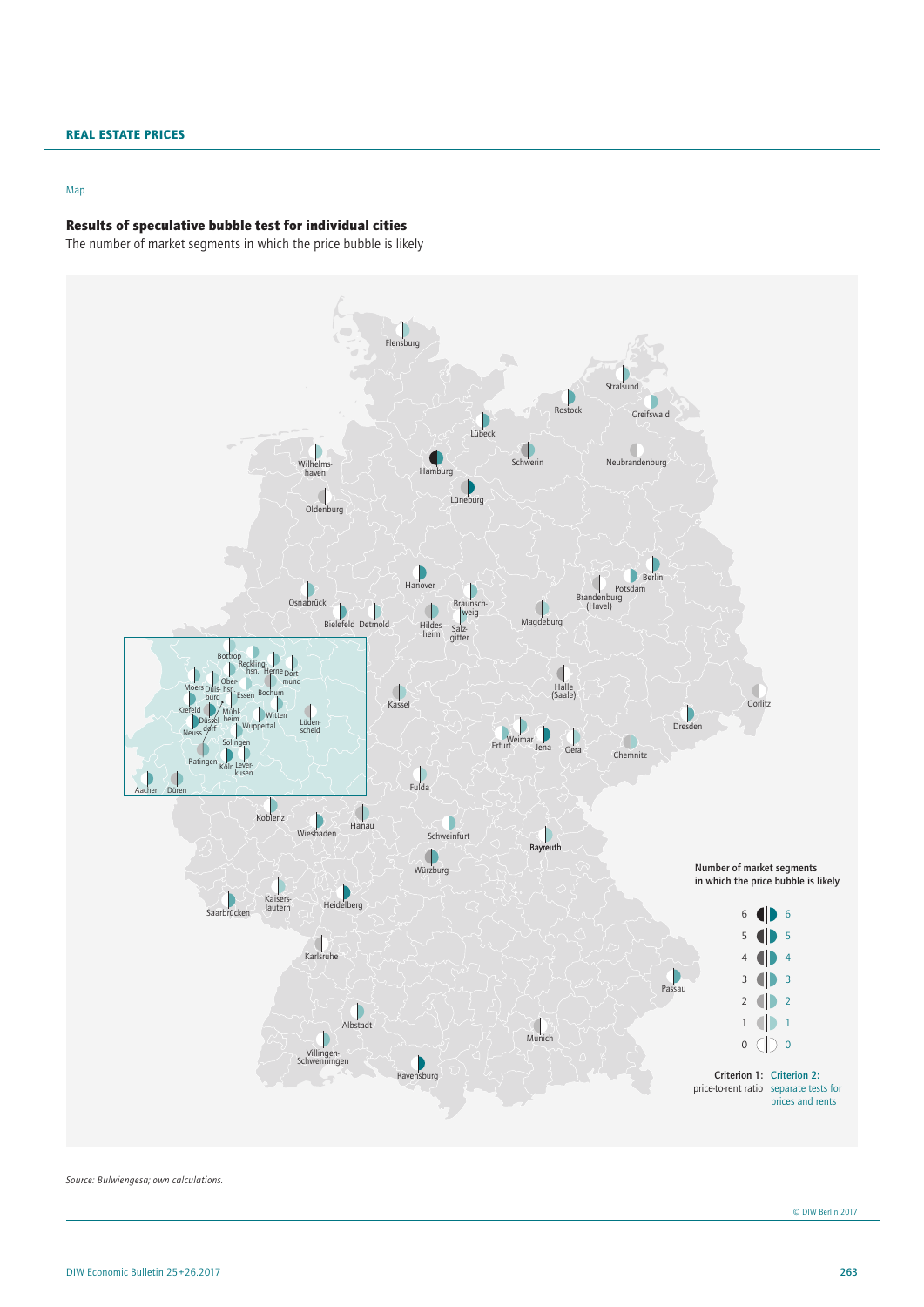#### Table 3

## Test results for individual cities

| Type of city<br>(total number of cities) | Speculative bubble present<br>in at least one segment<br>(price-to-rent ratios) | Speculative bubble present<br>in at least one segment<br>(prices and rents tested separately) |
|------------------------------------------|---------------------------------------------------------------------------------|-----------------------------------------------------------------------------------------------|
| A-city (7)                               |                                                                                 | 4                                                                                             |
| <b>B-city</b> (14)                       |                                                                                 |                                                                                               |
| C-city $(22)$                            |                                                                                 | 13                                                                                            |
| D-city (84)                              | 14                                                                              | 41                                                                                            |
| Overall (127)                            | 20                                                                              | 65                                                                                            |

*Source: Bulwiengesa; own calculations.*

© DIW Berlin 2017

Including the separate tests using prices and rents separately demonstrated that in half of the cities examined, a speculative bubble is likely in at least one market segment (see Map 2). There as well, the value trend of new condominiums (47 cities) and undeveloped residential lots (28 cities) primarily indicates that selling prices have decoupled from rents. The proportion of cities with alarming price trends in the new building segment has significantly increased since the last study. Based on price information up to 2014, only 28 cities with possible aberrations were identified. The proportion of A-cities was relatively large at that time. But as measured by the separate tests of price and rent trends, the likelihood of a bubble in at least one market segment of all other city types is high.

# Conclusions

In recent years, real estate prices in Germany's large cities have risen significantly. However, the results of the present analysis show that to a great extent, this is in line with the development of rents. Some cities also experienced catch-up effects as a result of the real estate market's long-lasting sluggishness—especially in international comparison. In retrospect, trends that seemed critical before now appear to have been justified. The overall

results show that the speculative investor behavior in the USA, for example, which triggered a severe global economic and financial crisis, is not evident in Germany at this time. Real estate transactions are being made on solid financial bases, the volume of loans is stable, and the statistical tests introduced in the present study show no sign of aggregate bubble build up. However, this does not mean that prices will remain stable at their present level. On the one hand, they have the potential to continue rising as a result of the housing shortage and sluggish construction activity in large cities. On the other hand, a more austere monetary policy could lead to a significant drop in demand for housing and an ensuing price correction. This would not be due to a bubble bursting, however. Instead, it would be the result of a fundamental change in the general conditions.

A close-up view of regional market segments shows that the likelihood of a bubble in A-cities (large cities of international importance) has increased because selling prices are rising more rapidly in these locations than rents. However, many smaller cities are now exhibiting a lower likelihood of forming property bubbles than before. This is primarily because rents in smaller cities have virtually caught up—which could also be the result of the previous upsurge in prices. To ensure investment profitability in markets where real estate prices are surging upward, there is pressure to charge higher rents and set prices at the limit of what households are willing to pay.

But policy makers should not lapse into passivity as a result of the findings of the present study. Recently, the measures suggested by the International Monetary Fund and other institutions were adopted that allow intervening in lending and financing of real estate if worse-case scenarios arise. However, the regulatory measures were diluted and defused in the federal legislative process. The great challenge is to detect worrisome trends on the aggregate level. There are no clear criteria for doing so yet. Systematic monitoring that is suggested in this study would improve the early bubble detection and facilitate targeted application of the new instruments.

Konstantin Kholodilin is a Research Associate in the Department for Macroeconomics at DIW Berlin | kkholodilin@diw.de

Claus Michelsen is a Research Associate in the Department of Forecasting and Economic Policy and in the Department of Climate Policy at DIW Berlin | cmichelsen@diw.de

JEL: C21; C23; C53. Keywords: House prices, speculative bubble, explosive root, German cities